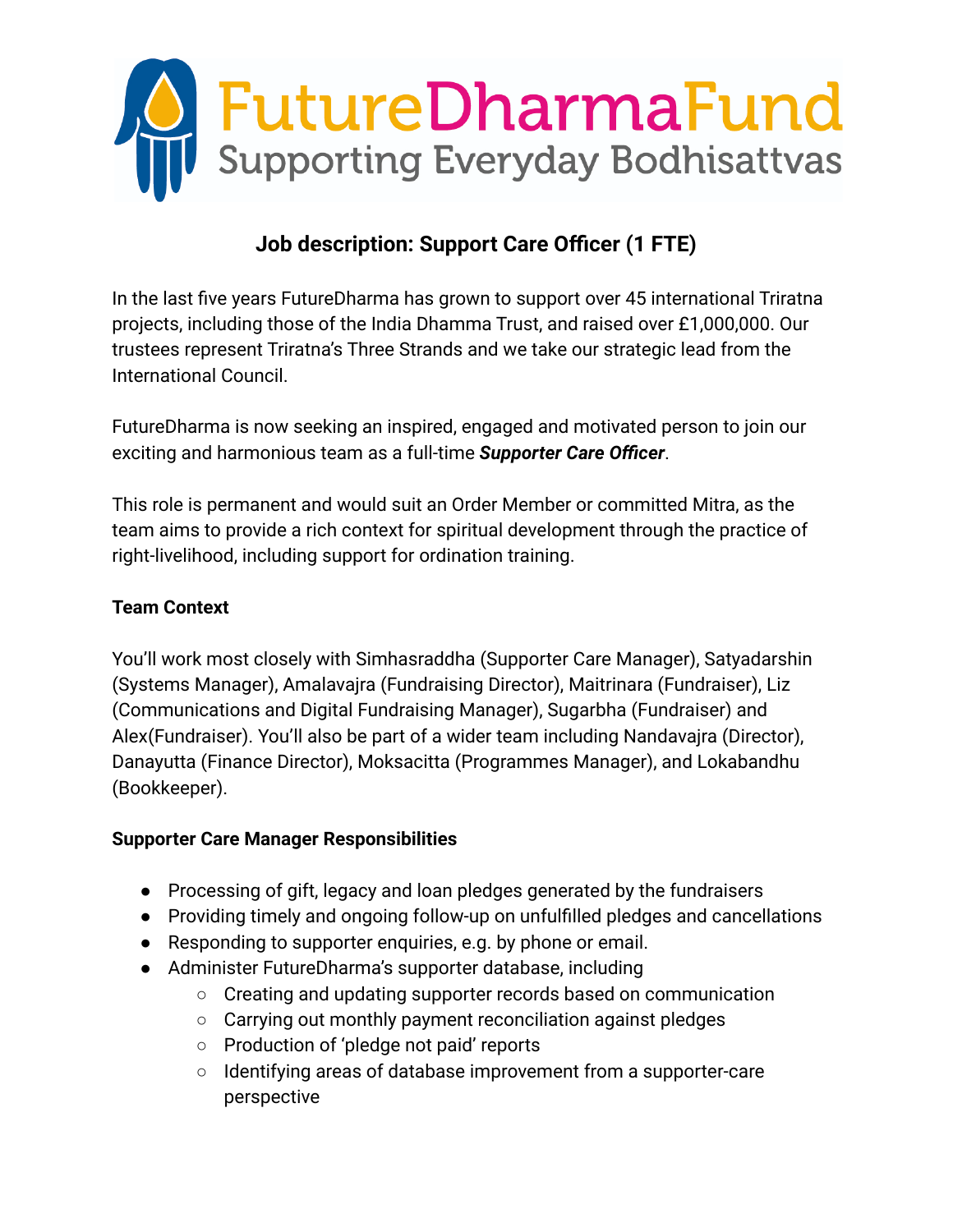- Producing reports from the database that assist communications and financial processes
- Providing support to fundraisers e.g. providing correct payment information, pledge cards etc
- Developing support care processes further to improve the donor experience and improve the efficiency of the work.

You may be asked to do other reasonable tasks, as required.

# **Skills and Characteristics**

*Essential*

- Confident and proficient in using MS Office, Excel, and Google equivalents, including online file storage platforms (e.g. Gdrive/Dropbox)
- Conscientious and reliable, with an eye for detail, especially in relation to managing databases
- Inspired and motivated by being part of the dynamic, forward-looking team
- A Mitra, a Mitra training for ordination or an Order Member
- Committed to Bhante's vision of sangha and Dharma practice

# *Preferred*

- Some experience with Salesforce software
- An experienced administrator, used to working within complex systems and processes
- Confident with figures and in the production of reports
- Familiarity with recent data protection requirements, such as GDPR
- A good communicator, whether face to face, on the telephone or in writing
- Well 'networked' in Triratna
- An understanding of FutureDharma's vision, structure and activities to date

We will provide full training for the role, however if you have further professional skills you think might also be of use, please do let us know about these in your application.

# **Location**

This is a remote working role with a significant online communication component. Under normal circumstances, in person meetings are usually held in London, or at Adhisthana in Hereford, UK, every 4 to 6 weeks.